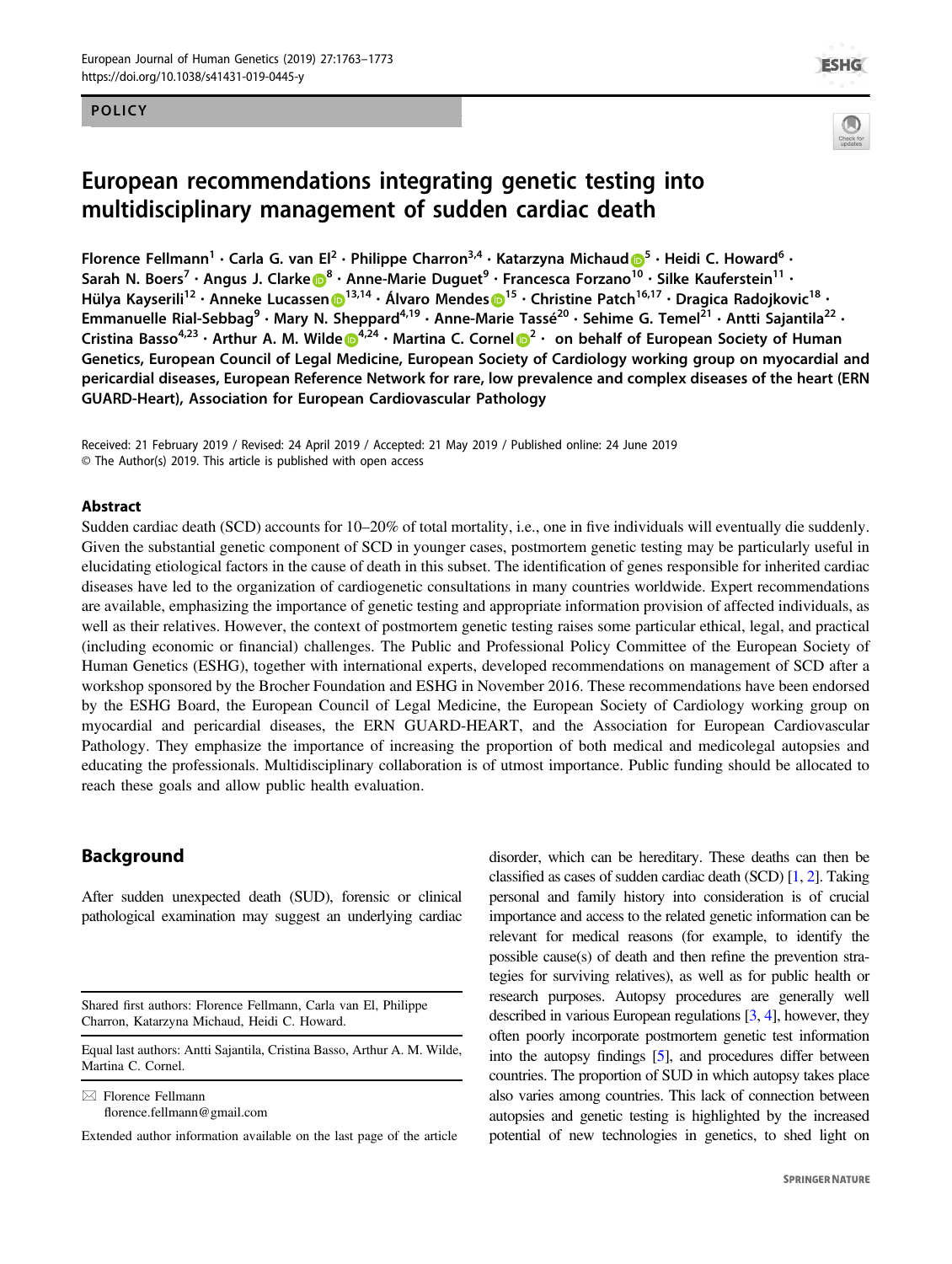genetic mechanisms in SCD. At the same time, new techniques result in exponentially greater amounts of genetic data compared with former tests, much of which cannot yet be interpreted, or have uncertain significance. Distinguishing genetic results of clinical utility from the uncertain output needs expert interpretation and use of detailed phenotypic information. Moreover, conducting genetic or genomic testing in the context of postmortem DNA analysis raises practical, legal, and ethical challenges; including issues around consent, confidentiality and dissemination of familial information.

To address the lack of coordination between different professional domains and improve guidance on postmortem genetic testing for cardiac disorders, the Public and Professional Policy Committee of the European Society of Human Genetics (PPPC ESHG) organized a multidisciplinary Workshop sponsored by the Brocher Foundation and ESHG, on 23–25 November 2016. The workshop consisted of presentations by 12 experts in (forensic) pathology, cardiology, genetics, ethics and law, and group work to identify common challenges and draft recommendations. The workshop was attended by members of the PPPC, invited experts, and participants. After the workshop, a document listing recommendations was drafted, which was distributed among speakers and participants of the workshop to solicit comments. The recommendations were presented at several conferences in genetics and cardiology. A core writing group was formed and an updated draft was prepared for professional societies to discuss according to their own procedures for membership or expert consultation. The ESHG has posted this draft manuscript on its website for membership consultation from the end of March until April 30, 2018. After careful consideration of the suggestions, relevant comments were integrated, and in June–July 2018 the document was endorsed by the Board of the European Society of Human Genetics (ESHG), European Council of Legal Medicine (ECLM), European Society of Cardiology Working group on myocardial and pericardial diseases, Association for European Cardiovascular Pathology (AECVP), and European Reference Network for Rare and Low Prevalence Complex Diseases of the Heart (ERN GUARD-Heart).

## Introduction

Sudden cardiac death (SCD) is a major public health problem. Based on studies in the USA, the Netherlands, Ireland and China, SCD incidence ranges from 50 to 100 per 100,000 inhabitants annually and increases with age [\[6\]](#page-8-0). It accounts for 10–20% of total mortality, i.e., one in 5–10 individuals will eventually die suddenly [[7\]](#page-8-0). Among these sudden death cases, the majority are SCDs [[8\]](#page-8-0). For younger persons (under 40 years of age), the incidence of sudden death is lower, between 0.7 and 6.2/100,000 person-years [\[9](#page-8-0), [10\]](#page-8-0), and in  $\pm 70\%$  of cases the cause is cardiac [\[10](#page-8-0), [11](#page-8-0)]. SCD can be caused by a number of underlying cardiovascular disorders. There are overall three categories: coronary artery disease, cardiomyopathies and no causative pathology (termed sudden arrhythmic death syndrome, SADS, if toxicology is performed, with no cause of death determined). Coronary artery disease is the most common cause of death in individuals over 35 years of age. Under the age of 35, SADS is the most frequent cause of death. In younger persons, genetically determined cardiac diseases (e.g., cardiomyopathies, ion-channel diseases) account for an important proportion of cases [\[1](#page-8-0), [2,](#page-8-0) [10,](#page-8-0) [12](#page-8-0)–[15](#page-8-0)]. Given the substantial genetic component of SCD in younger cases, postmortem genetic testing may be particularly useful in elucidating etiological factors in the cause of death in this subset [[12](#page-8-0)].

It is well acknowledged that the results of such autopsies, including genetic testing, may be relevant for living blood relatives and public health prevention strategies.<sup>1</sup> The identification of genes responsible for cardiac diseases, such as arrhythmic syndromes or cardiomyopathies, has led to the organization of cardiogenetic consultations in many countries worldwide. Expert recommendations are available, emphasizing the importance of genetic testing and appropriate information provision of affected individuals as well as their relatives [[1,](#page-8-0) [13,](#page-8-0) [14](#page-8-0), [16\]](#page-8-0). Furthermore, more research on this topic is recommended [[17\]](#page-8-0). The goal of this paper is neither to review the specific clinical and pathological aspects of genetic cardiac diseases nor the diagnostic yield of genetic testing postmortem. However, the context of postmortem genetic testing raises some particular ethical, legal, and practical (including economic or financial) challenges, which are the subject of this paper.

An important challenge stems from the fact that general autopsy procedures are not always implemented and autopsy rates for SUD differ with age, region, and country [\[2](#page-8-0), [10,](#page-8-0) [15](#page-8-0)]. A SUD most often will be investigated using forensic procedures, focused on ascertaining whether the cause of death is to be attributed to an underlying disease or if there is any legal implication, thereby distinguishing "natural" versus "unnatural" causes of SCD. Establishing the precise definition of the disease and informing the family members are not necessarily part of the aim of this procedure. There are also practical barriers related to organizational aspects, such as the lack of connection between the judicial system and the medical system. So far, it has been difficult to establish an effective communication between "postmortem professionals", especially in the context of the forensic setting (pathologists), and specialized cardiogenetics experts. Insufficient communication

<sup>&</sup>lt;sup>1</sup> In this document we will concentrate on cardiovascular disorders. The resulting guidance may inspire efforts to integrate postmortem genetic testing for other purposes. For instance, genetic susceptibility to adverse drug reactions could be relevant both for forensic and public health purposes.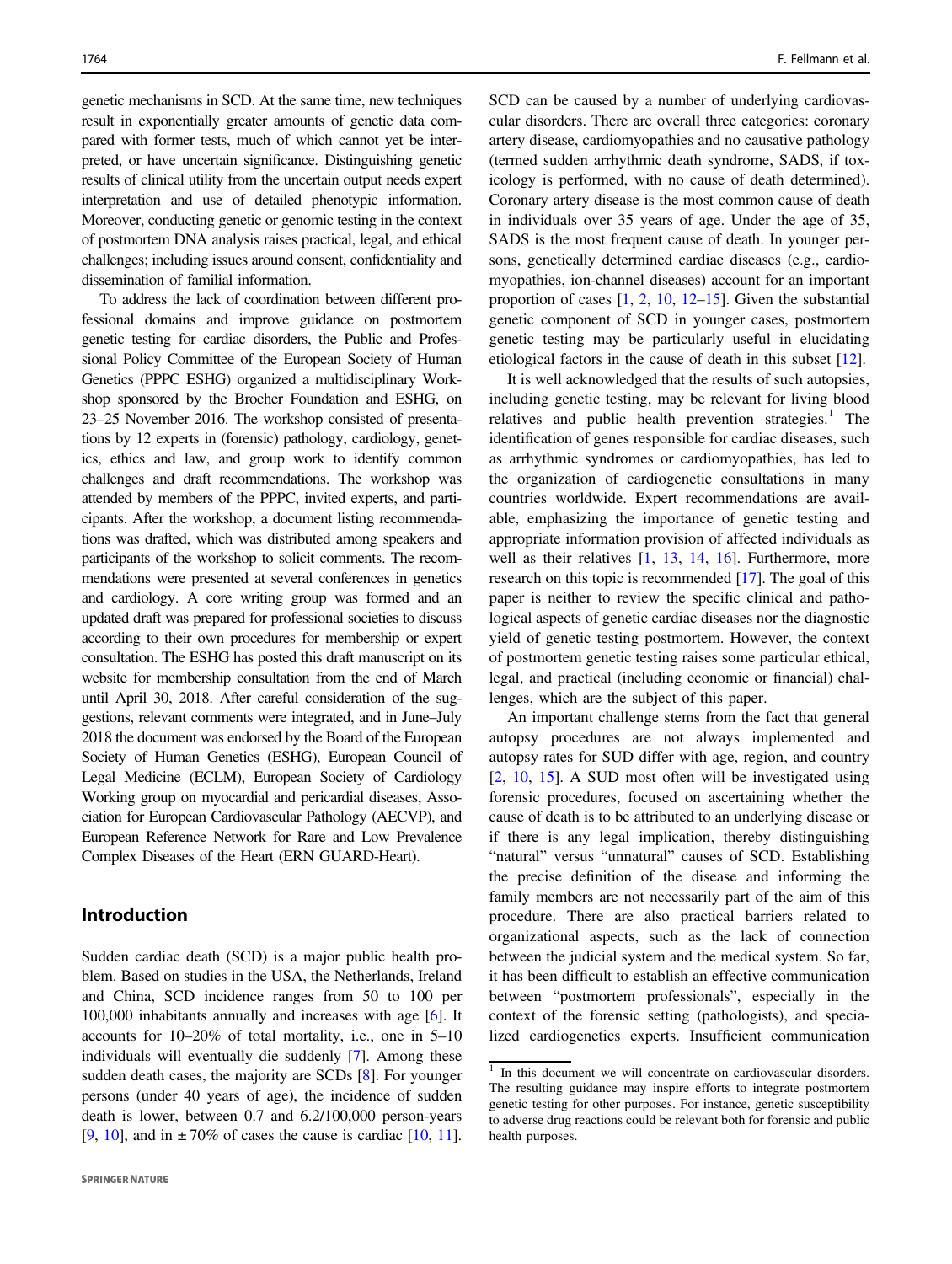between different medical specialties (i.e., pathology, cardiology, and genetics), further hinders the adequate provision of information to relatives of the deceased person [\[18](#page-8-0)]. Furthermore, there is a concern that medicolegal experts (forensic pathologists and/or medical examiners) may not have sufficient training and/or resources (including time) to properly interpret the genetic testing results [[18,](#page-8-0) [19\]](#page-8-0). Clinical genetic services focused on a cautious approach, respectful of "the right-not-to-know", when the clinical utility of genetic testing was low or absent [[20,](#page-8-0) [21\]](#page-8-0). As genetic testing is increasingly able to identify conditions for which there is surveillance, prevention or treatment, a hypothetical right-not-to-know becomes more difficult to balance with a potential duty to warn  $[22-24]$  $[22-24]$  $[22-24]$  $[22-24]$ . Family members of an index patient diagnosed with, or suspected of, a heritable sudden cardiac death might not be aware of the death of their relative and/or of the possibility of an inherited genetic condition within the family, so that they might not have the opportunity to proactively look for appropriate advice and genetic information. A sudden cardiac death clearly prevents the seeking of consent for genetic testing and subsequent familial dissemination of relevant information, adding to clinical paralysis about what can legitimately be done with genetic findings in the deceased. Limited communication among family members and concerns about privacy might further complicate this. Furthermore, there is a lack of international guidance about the reporting of forensic postmortem genetic test results with few local practice guidelines [\[18](#page-8-0), [19,](#page-8-0) [25\]](#page-8-0).

In the following paragraphs, we will summarize specific procedural, ethical, legal, and practical challenges for postmortem genetic testing after sudden cardiac death that have been discussed during the workshop. The key elements that would ideally need to be addressed will be depicted in the flowchart (Fig. [1\)](#page-3-0), though the actual organization of these actions may vary between countries or jurisdictions. We will conclude by making recommendations on how best to include postmortem genetic testing in the context of SCD in order to contribute to the identification of the cause of death, and then contribute to a better management of relatives by optimizing screening strategies and the treatment of preventable disorders.

## Sudden cardiac death

In this document, we will focus on cardiovascular disorders. Sudden death (SD) "is a non-traumatic, unexpected fatal event occurring within 1 h of the onset of symptoms in an apparently healthy subject. If death is not witnessed, the definition applies when the victim was in good health 24 h before the event" [\[1](#page-8-0)]. The term sudden cardiac death (SCD) "is used when a congenital, or acquired, potentially fatal cardiac condition was known to be present during life; OR autopsy has identified a cardiac or vascular anomaly as the probable cause of the event; OR no obvious extra-cardiac causes have been identified by postmortem examination and therefore an arrhythmic event is a likely cause of death" [\[1](#page-8-0)]. Knowing the cause of sudden death may be particularly relevant for family members, (i) if the condition is hereditary and therefore relatives might also be at risk, and (ii) if prevention or treatment is available. Apparently healthy people who die while performing sports, during sleep, while swimming, or while driving may be victims of arrhythmias as a consequence of a cardiogenetic condition. Some cardiogenetic conditions might be identified in the course of the autopsy, e.g., in case of myocardial disease, such as cardiomyopathies. However, a number of cases remain unexplained after complete autopsy including laboratory analyzes, referred to as sudden arrhythmic death syndrome (SADS), in which the underlying mechanism of death might be an arrhythmia due to an inherited ion-channel disorder [[2,](#page-8-0) [13](#page-8-0)]. Our focus will be on individuals over 1-year old, since implications related to sudden infant death syndrome (SIDS) are somewhat different and protocols for management—including information for the family—are more clearly defined. SIDS is defined as the unexpected death of a seemingly healthy infant less than a year old with no cause of death determined after a full medicolegal investigation [[1\]](#page-8-0). We, however, acknowledge presumed SIDS cases might be related to a genetic cause in up to 20% of cases (related to inherited cardiac diseases, such as channelopathies or cardiomyopathies) [[26\]](#page-8-0), but the proportion of explained cases was less than 5% in recent studies [[27\]](#page-8-0), and alternative non-cardiac monogenic causes may also occasionally be responsible [\[28](#page-8-0)].

### Postmortem investigations in different countries

How postmortem investigations are organized differs between countries. For forensic purposes, the procedures in place reflect the aim of investigating the potential involvement of third parties (e.g., homicide or an accident) or selfinflicted death, while for the medical context a different system exists that aims to discover the underlying pathological cause of unexpected death [[2\]](#page-8-0). The first is often called "medicolegal autopsy", the second "medical autopsy". For some of these contexts and in some countries, autopsy may be mandated (e.g., in sudden infant death), while for other situations relatives may be asked for permission to perform autopsy, but this is not consistent across Europe. Health insurance may end with a person's death, so funding for an autopsy and/or genetic testing may be a major obstacle even when it may be of benefit to surviving relatives.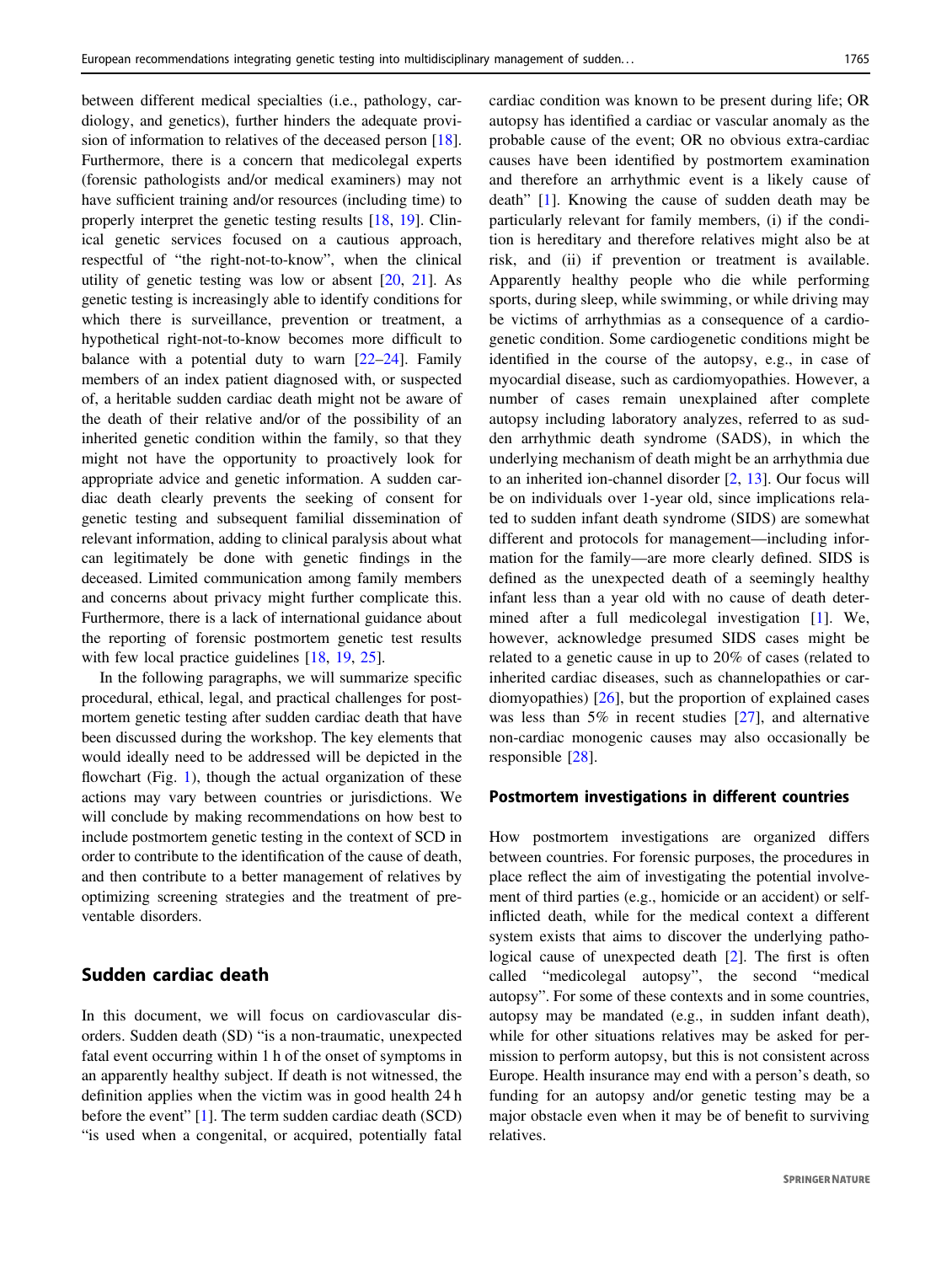<span id="page-3-0"></span>

Fig. 1 Flowchart. MDT multidisciplinary team. \*Mandatory if <40 y; consider if  $>40$  and <65y; Case by case  $>65$  y; <sup>¥</sup>Standards: minimal criteria; histological examination; sampling for toxicology, genetics,

other lab tests; collection of health history/records. °Depending on the country (judge, coroner,…)

## Aim of a medicolegal autopsy

The traditional aim of a medicolegal autopsy is to ascertain the cause of death in cases of unexpected, sudden death. If homicide, suicide, or an accident can be ruled out, then a "natural death" is assumed. Especially in younger cases, "natural causes" may be related to underlying genetic conditions, such as a cardiogenetic disorder. Given the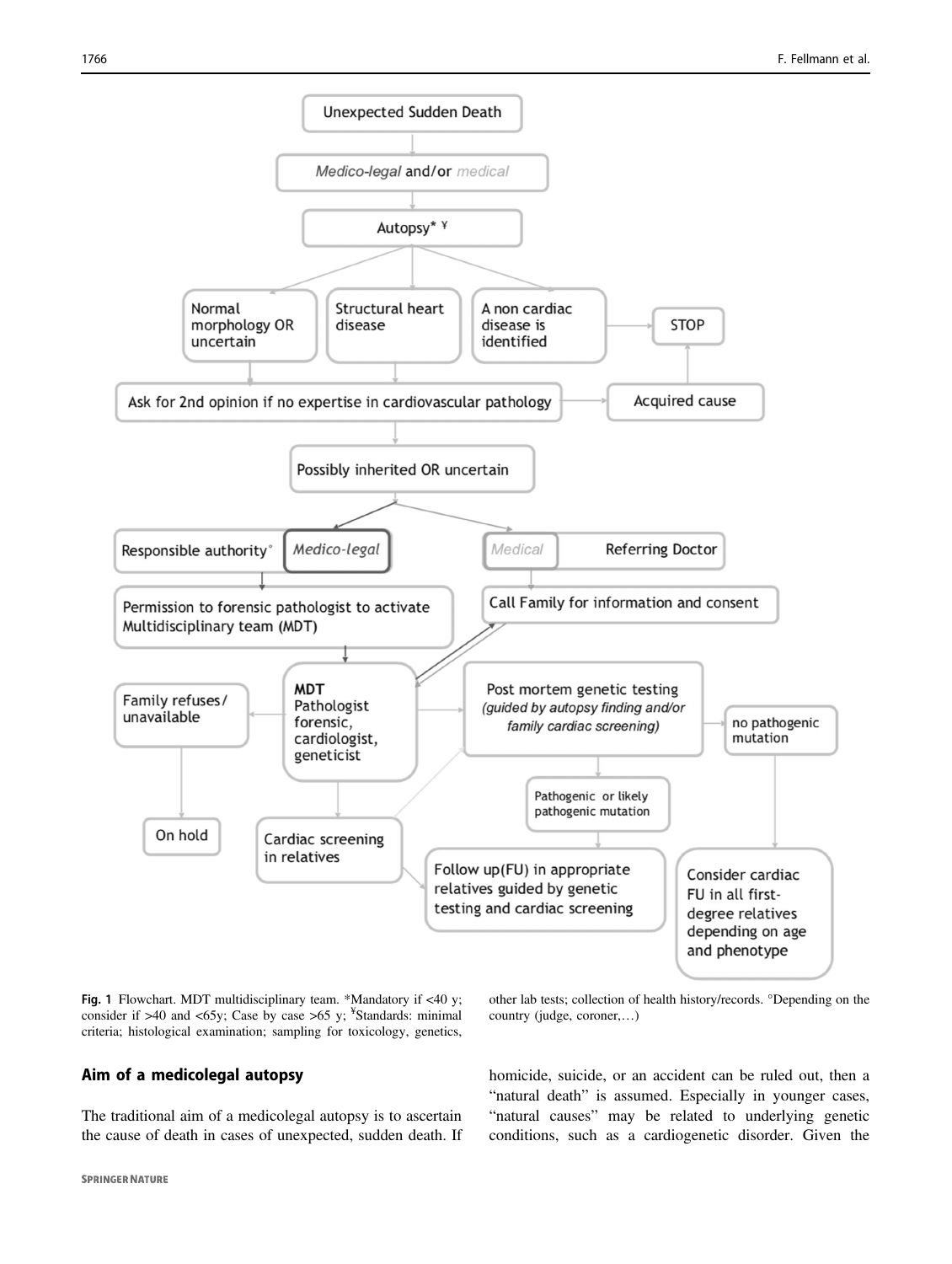potential medical relevance of autopsy information for family members, autopsies, including medicolegal autopsies, should have a dual aim of both ascertaining the cause of death and providing information to family members in case the findings indicate a substantial risk that family members may also develop the disease.

#### Percentage of autopsies performed

There is considerable variation among countries and regions in the numbers of autopsies conducted and for many countries data are missing. In a study from the Netherlands, an autopsy was found to be performed in about 43% of sudden deaths of persons aged 1–44 years, in Denmark this has been found to be 70% 1–35 and 60% 1–49 [[10](#page-8-0), [15](#page-8-0), [29](#page-8-0)]. In many countries, the rate is unknown. In the UK, in all cases of sudden unexpected death a coroner is involved and an autopsy is required. In some other countries medical professionals, such as general practitioners may be primarily responsible for establishing the cause of death and varied arrangements may exist in different jurisdictions for requesting an autopsy, whether medical or medicolegal. Even though in 1999, the Committee of Ministers of the European Council adopted a recommendation on the harmonization of medicolegal autopsy rules and established clear criteria in what circumstances an autopsy is required [\[3,](#page-8-0) [4](#page-8-0), [30\]](#page-8-0), including sudden, unexpected death, there is an urgent need to instruct the relevant professionals regarding these criteria [\[2\]](#page-8-0).

#### Need for a full autopsy

A full autopsy (i.e., including dissection of internal organs in all body cavities, macroscopic and histologic examination of those organs, and utilizing modern postmortem laboratory (toxicology, biochemistry, and microbiology) tests, and storage of adequate samples for genetic testing) is necessary to identify cases where a cardiac disorder is the likely cause of death and to collect supporting evidence. Procedural and technical guidance is available in a published protocol [\[2](#page-8-0)], which should be implemented in all European countries. This protocol provided by the Association for European Cardiovascular Pathology (AECVP) includes a complete analysis of the heart. Funding may be a major obstacle in increasing the number of autopsies where postmortem investigation is not mandatory. In the UK, for instance, all full autopsies are funded by the coroner, but specialist cardiac examination is funded by the charity CRY (Cardiac Risk in the Young; <http://www.c-r-y.org.uk/>). The need for such an expert cardiac pathological opinion is apparent, as referring pathologists tend to overcall structural disease and underdiagnose SADS [\[31](#page-9-0)], while uncertain findings at autopsy may still harbor genetic etiologies [\[32](#page-9-0)]. Moreover, the absence of a common protocol of investigation and shared diagnostic criteria at postmortem are main causes of the nonuniform reporting of the causes of death among different series, and a clear example is atherosclerotic coronary artery disease, which is underrepresented in many studies [\[2](#page-8-0)]. To allow for sufficient expertise and standard procedures, regional centers and/or experts in examination of the heart would be ideal, as would appropriate funding for the necessary investigations.

## Genetic testing in relation to full autopsy

In many European countries, legal provisions do not allow pathologists to request genetic testing after a full autopsy including a thorough examination of the heart, and only geneticists can order a genetic test. In the practice of forensic autopsies, a genetic test can be requested for diagnostic purposes in some countries. However, the interpretation of genetic test results for inherited cardiac arrhythmia disorders requires highly specialized expertise [\[33](#page-9-0)] and it may be difficult, if not impossible, to use the test as a diagnostic tool. If there is a clear indication for genetic testing, for instance, in case of inherited cardiac disease, such as cardiomyopathy, a panel of genes related to the condition could be used. However, the indication for genetic testing is more debated when the phenotype is unclear (the autopsy is normal, unexplained SCD, SADS). Clear pathogenic results may offer immediate benefit to families [\[34](#page-9-0)], but these form a minority of cases. Variants of uncertain significance (VUS) will be found in many cases, and interpretation of the results would then require not only phenotypic information of the deceased but also family investigation to see whether the genotype segregates with a cardiac phenotype. If variants are proven as de novo, then this increases the potential utility. Otherwise, more extensive testing is necessary. Often, at most an indication of the possible diagnosis may be obtained but without confirmation. However, it has recently been shown that combining postmortem testing and family investigation can lead to a diagnostic yield of 40% [[34,](#page-9-0) [35\]](#page-9-0). In practice, it may take too long for the test results to be available for them to be included in the final autopsy report. Moreover, genetic analysis currently remains expensive despite advances in technology, and coroners may be reluctant to pay for investigations that have no impact on the judicial procedure. To allow for future genetic analysis, in the course of an autopsy, a blood or tissue sample (spleen, muscle, skin, and kidney) should be taken and stored frozen together with detailed phenotypic information.

#### Storing samples for future genetic testing

If a DNA sample (or fresh frozen tissue from which DNA could be extracted) is stored, it becomes possible to use the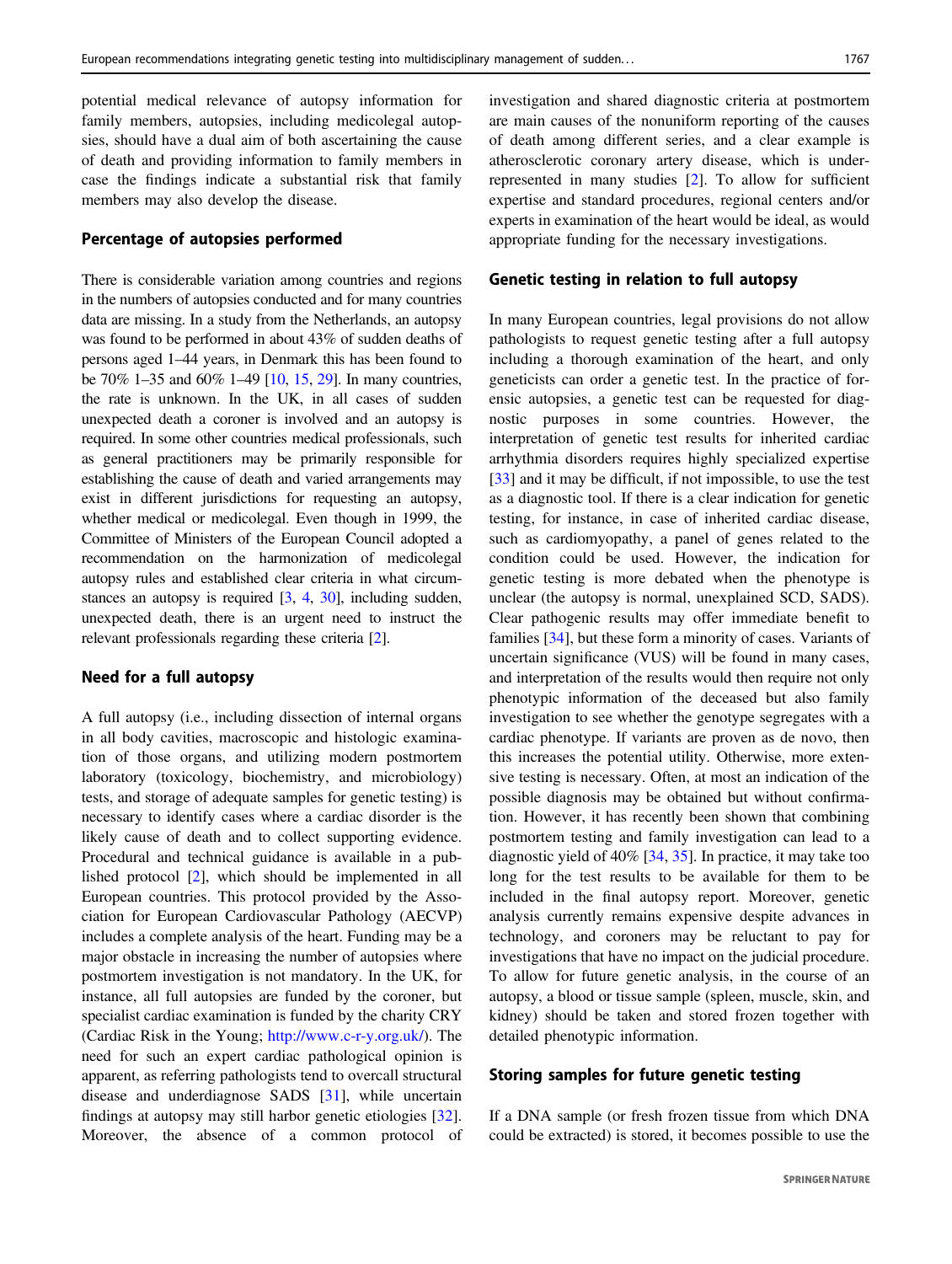sample for testing in the future on family request, and potentially for research. Consent for such DNA testing and storage in clinical or biobank repositories is not a trivial matter. Guidelines and legislation about who can or should give such consent varies between countries. In the UK for example, the Human Tissue Act recognizes that the spouse of a deceased person—although often the person with whom consent is discussed—does not have the same interests in such storage as biologically related family members. Refusal of consent for storage by a spouse could deny blood relatives important information, and so should only be accepted in case of an informed refusal and if there is no one else who can provide relevant consent.

Sample storage requires stringent and good communication between the forensic pathologist and relevant clinicians (e.g., geneticists or the cardiogenetic department). Sample handling and storage should be part of standard procedures. Currently, European recommendations exist about the use of samples from a deceased person. In 2004, a multidisciplinary expert group invited by the European Commission published 25 recommendations on the ethical, legal, and social implications of genetic testing [[36\]](#page-9-0). The 24th recommendation addresses postmortem genetic analysis. It was stated that member states are to take action to promote the right of access to samples and data from a deceased person, in the case of the overriding interest of blood relatives. However, in practice, forensic departments often do not have the facilities to store material for a long period of time. Long-term storage in clinical or biobanking systems, and subsequent access by family members, raise questions about what type of consent is appropriate.

#### Informing the family

After medicolegal autopsy, a report is sent to the representative of the legal system (e.g., coroner, district attorney, or police). However, whether and how the family is involved in receiving the results of the autopsy differs between countries. Even if information is provided to family members about an underlying hereditary cardiovascular disorder, it may not be clear to them whether this might be relevant for their own health or how they can act on the information by seeking appropriate referral. More work to close the gap between medicolegal reporting about the deceased and the appropriate care of relatives is required. Examples include: establishing procedures for providing "family letters" that provide clear information on the possibility of a genetic disorder and where further information and care can be obtained from; making clear who is responsible for providing such information or letters; having accessible online information and/or dedicated medical professionals that can be contacted by families or by their general practitioners. These procedures, however, do not ensure that all relevant relatives will be reached. Intrafamilial communication of genetic risk information is a complex, multifaceted process, and ongoing support for the communication with family members is often needed.

Family members also need to be informed when a medical autopsy is performed if the results indicate the possibility of an underlying hereditary cardiovascular problem. This requires good communication and collaboration between, most notably, the pathologist, the physician, and/or coroner who ordered the postmortem investigation, the genetics department and the general practitioner (family doctor).

### Consent

In the context of a forensic investigation, explicit consent is usually not required for postmortem investigations. It is common practice to obtain consent from a patient to contact family members during life, but this is obviously not possible after the patient's death. Since relatives may have an interest in knowing about the deceased's results, and serious harm might be prevented through their gaining this knowledge, this is generally held to tip the balance in favor of familial disclosure as opposed to any professional obligation to maintain confidentiality after death. However, ethical debate continues [[22,](#page-8-0) [23\]](#page-8-0). The communication of relevant information is difficult to standardize, but needs careful balancing of relevant information in a clear manner that allows relatives to make informed decisions about whether or not they want to pursue investigations. Furthermore deciding who is informed and when is not a trivial task. Clinical Genetics Services have several tools in their armoury to facilitate such familial communication, so early contact or referral is recommended where possible.

#### Family investigation

The first step in family investigation is a cardiology referral of first-degree family members, either in case of a clear autopsy diagnosis of a cardiac disease that is usually inherited, or in case of no clear cardiac disease diagnosed at autopsy. The genetic investigations should be performed in the first instance on the deceased person's sample as a general requirement before any predictive testing in apparently healthy relatives. The genetic analyzes are based on a targeted gene panel when a clear cardiac disease has been identified at autopsy, or might be enlarged to large gene panels or even exome sequencing in case of SADS [\[34](#page-9-0), [37,](#page-9-0) [38\]](#page-9-0). However, in the last situation (when no clear cardiac disease is identified), the interpretation of genetic results should be conducted with great caution and can be considered as hypothesis generating rather than establishing the cause of death. Predictive genetic testing of relatives can then be offered in cases where a variant affecting function (or pathogenic variant according to the ACMG 2015 guidelines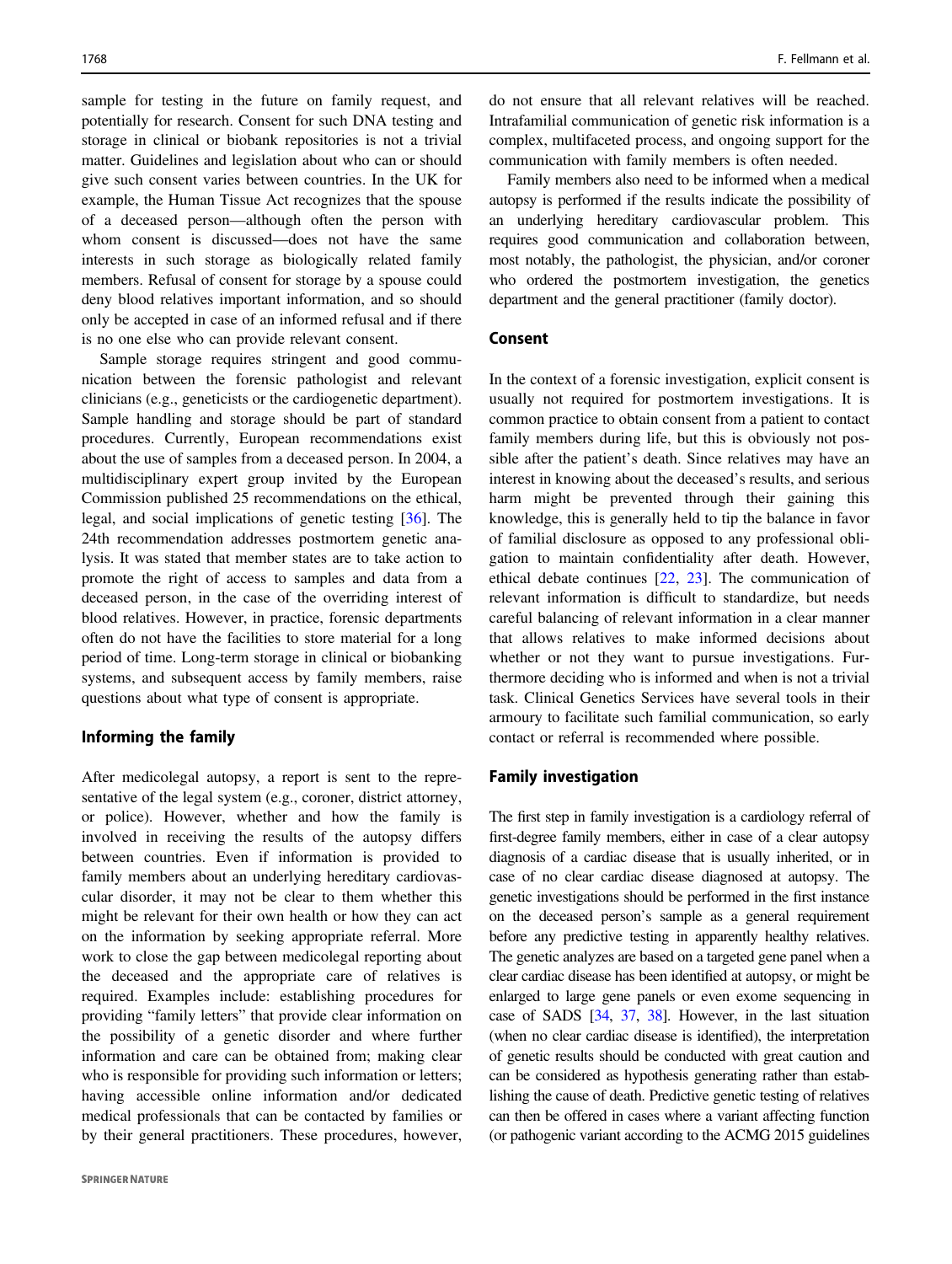[\[39](#page-9-0)]) has been detected in the deceased and a reasonable link with the death is made. When there are no genetic test results in the deceased person but a cardiac disease is identified in a relative after systematic screening, then genetic testing can be performed in this particular relative. A careful consideration of clinical information and investigations on the deceased and on the relatives will be essential for a meaningful interpretation of the genetic test results; it will often be wise for this to be conducted as a multidisciplinary process.

#### Multidisciplinary collaboration

To connect the hitherto distinct fields of forensics, pathology, genetics (clinical and laboratory, including bioinformatics expertise), and cardiology, the establishment of multidisciplinary teams is vital. In many places, current collaborations between cardiologists and geneticists can be the basis of such teams. These multidisciplinary teams should ideally include adult and pediatric cardiologists, geneticists, legal and medical pathologists, and psychologists. Their roles are (i) to examine individual cases to improve their management and assist in evaluating and reevaluating whether the found genetic variants (pathogenic or likely pathogenic variant) should be used for investigation in the families; (ii) to share information on management of samples, tests results, and family investigations so as to enhance the overall management of each case as well as to improve the practice and expertise of individual professionals; (iii) to support professionals seeking advice; (iv) to designate a case manager that can be contacted by healthcare and forensic professionals as point of reference; (v) to contribute to establishing local and national protocols and improve their implementation; (vi) to collaborate with the relevant institutions to collect and provide information about critical or strategic matters for public health purposes.

Professionals and policy makers are encouraged to distribute and discuss the following recommendations to improve practices relating to postmortem genetic testing for cardiac disorders, and to stimulate the development of national and European guidance. This task requires the sustained and collaborative effort by the various professional groups involved.

## Recommendations

- 1. Sudden cardiac death at a young age should be considered as a public health priority because of the high prevalence of inherited cardiac diseases and the impact for the family. Therefore, public funding should be allocated for related relevant investigations.
- 2. Increasing the proportion of both medicolegal and medical autopsy in case of sudden, unexpected natural

death should be a major objective. This should be mandatory for deaths under the age of 40, it should be considered for deaths between ages 40 and 65, and evaluated on a case by case basis after age 65.

- 3. Educate primary care physicians, coroners/district attorneys, and (forensic) pathologists on when an autopsy should be performed.
- 4. Medicolegal autopsies should have a dual aim: (i) to establish if a death was natural or caused by a criminal act or accident; (ii) to establish the cause of a natural death and allow results to be used for preventive healthcare for the surviving relatives.
- 5. In cases of sudden (cardiac) death, a full autopsy should be performed, including heart dissection, sampling for possible genetic and toxicological analysis, and examination should adhere to minimal standards as per European guidelines. Guidelines should be made mandatory in European countries by seeking support from Ministries of Health and Justice.
- 6. Access to second opinions of teams with expertise in cardiovascular pathology (reference network) should be promoted to support routine workup.
- 7. In the course of an autopsy, blood or tissue samples (e.g., spleen, muscle, skin, and kidney) should be taken and stored frozen together with detailed phenotypic information for future genetic analysis in the setting of a suspected inherited disorder or normal/ equivocal cardiac autopsy. This sample should be accessible for medical purposes. After completion of the forensic proceeding, the sample should be stored in healthcare-embedded biobanks according to national regulations. Family members should be informed about the availability of the sample and asked for consent to storage. It should be clear how long a sample will be stored.
- 8. Organize multidisciplinary teams or reference centers to connect different domains in healthcare and the judiciary system in order to co-design pathways and procedures, clarify who is responsible for storage during and after the forensic investigation, clarify the source of funding to implement this policy, design information letters or leaflets for patients and family members, and designate the case manager who can be contacted by healthcare and forensic professionals as a point of reference.
- 9. Information on genetic testing and communication of genetic test results should be given in compliance with standard procedures in clinical genetics and with the appropriate national legislation. Familial communication and appropriate cascade testing should be approached in a systematic fashion using genetic services where possible. We consider that there can be no duty to warn all relatives, but that a responsible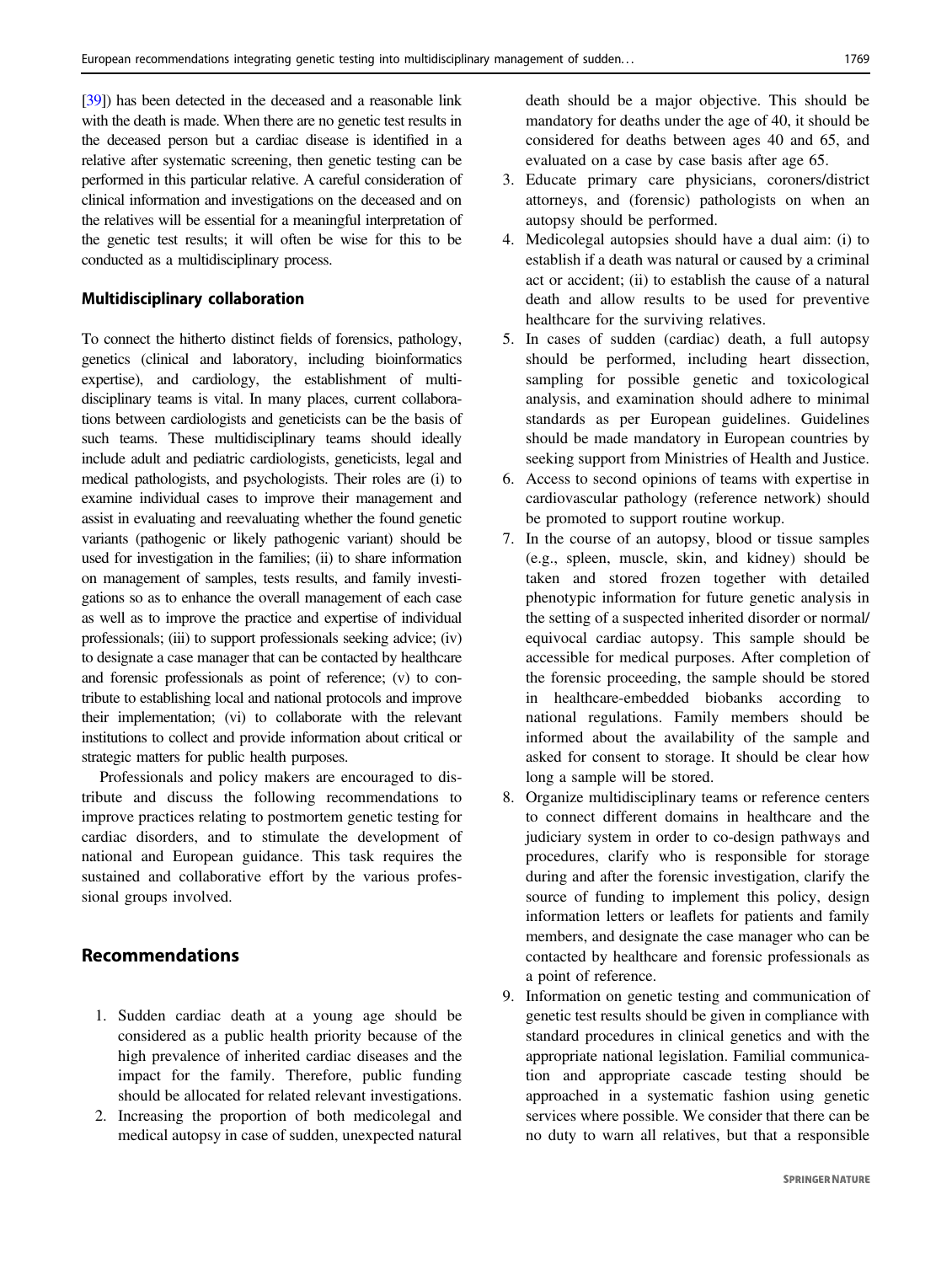system will make attempts to alert relatives when appropriate.

- 10. A multidisciplinary cardiogenetic team should conduct the family investigation. The appropriate genetic test should be considered according to a combination of pathology findings, family history, and the results of cardiac family screening. The genetic test should be performed on the DNA of the deceased in the first instance, and testing of relatives should then be offered if a variant affecting function (pathogenic or likely pathogenic variant) is identified.
- 11. Professionals, professional organizations, relevant national institutions, and policy makers should make a collaborative effort to further discuss the respective responsibilities of the different professionals involved, the allocation of funding for autopsies and postmortem genetic tests, the procedures required to connect the domains of forensics and healthcare in the context of hereditary cardiac disorders identified in suddenly deceased individuals, and how best to address the ethical issues arising when informing family members and possible psychological harms associated with disclosure.
- 12. There is a need for economic evidence and public health evaluation to identify the incremental costs and consequences of the use of genetic testing in postmortem investigations compared with current practice to clarify the situations for which postmortem genetic testing is an effective use of finite budgets.

Acknowledgements We thank the Brocher Foundation and ESHG for their contribution in hosting the workshop "Ethical Legal and practical aspects of postmortem genetic analysis for sudden cardiac death in young adults" at the Brocher Foundation on November 23–25, 2016. We thank the persons who participated or presented at this workshop, discussed, or commented on earlier versions of the Recommendations for their contributions, most notably Emmanuelle Delmarre, Katherine Payne, Clotilde Rougé-Maillart and Cengiz Yakicier; representatives of ERN GUARD-Heart Elijah Behr and Jacob Tfelt-Hansen; and the members of the Public and Professional Policy Committee of ESHG. PPPC members in 2016–2018 were Caroline Benjamin, Pascal Borry, Angus Clarke, Christophe Cordier, Martina Cornel (Chair), Carla van El (Secretary General), Florence Fellmann, Francesca Forzano (Co-chair), Heidi Howard, Hülya Kayserili, Béla Melegh, Álvaro Mendes, Markus Perola, Borut Peterlin, Dragica Radojkovic, Emmanuelle Rial-Sebbag, Wolf Rogowski, Maria Soller, Vígdis Stefansdottir, Guido de Wert.

Organizing committee on behalf of the Public and Professional Policy Committee Florence Fellmann, MD, PhD, The ColLaboratory, University of Lausanne, Switzerland Emmanuelle Rial-Sebbag, PhD, Inserm, Université Paul Sabatier-Toulouse III, Toulouse Cedex, France. Martina Cornel, MD, PhD, Section Community Genetics, Department of Clinical Genetics and Amsterdam Public Health research institute, Amsterdam UMC, Vrije Universiteit Amsterdam, Amsterdam, the Netherlands. Heidi Howard, PhD, Centre for Research Ethics and Bioethics, Uppsala University, Sweden. Francesca Forzano, MD, Clinical Genetics Department, Guy's & St

Thomas' NHS Foundation Trust, London, United Kingdom. Carla van El, PhD, Section Community Genetics, Department of Clinical Genetics and Amsterdam Public Health research institute, Amsterdam UMC, Vrije Universiteit Amsterdam, Amsterdam, The Netherlands.

Invited Speakers Cristina Basso, MD, PhD, Cardiovascular Pathology Unit, Department of Cardiac, Thoracic and Vascular Sciences, University of Padua, Padua, Italy. Philippe Charron, MD, PhD, Referral centre for cardiac hereditary diseases, HôpitalPitié-Salpêtrière, Paris, France and ERN GUARD-Heart, Clotilde Rougé-Maillart, MD, PhD, Department of Forensic Medicine, University Hospital of Angers, France; represented by Emmanuelle Delmarre. Emmanuelle Delmarre, MD, PhD, Department of Forensic Medicine, University Hospital of Angers, France. Anne-Marie Duguet, MD, PhD, UMR/INSERM 1027 Unit, Paul Sabatier University Toulouse, France. Silke Kauferstein, PhD, Institute of legal medicine, University of Frankfurt, Germany. Anneke Lucassen, MD, PhD, Clinical Ethics and Law, Faculty of Medicine, University of Southampton, United Kingdom; Clinical Genetics Service, University Hospitals Southampton NHS Foundation Trust, United Kingdom. Katarzyna Michaud, MD, University Center of Legal Medicine Lausanne-Geneva, Lausanne University Hospital and University of Lausanne, Switzerland Christine Patch, PhD, RN GCRB Registered Genetic Counsellor, Reader in Genomic Healthcare, Florence Nightingale Faculty, Nursing and Midwifery & Palliative Care, King's College London; Clinical Lead for Genetic Counseling, Genomics England, Queen Mary University of London, United Kingdom, 2017–2018. Antti Sajantila, MD, PhD, Department of Forensic Medicine, University of Helsinki, Helsinki, Finland. Mary Sheppard, MD, FRCPath, FRCPI, Cardiovascular Pathology, Molecular and Clinical Sciences Research Institute, St Georges Medical School, London, United Kingdom. Anne Marie Tassé, LLB, LLM, MA, PhD, Public Population Project in Genomics and Society (P3G); McGill University and Genome Quebec Innovation Centre, Canada Arthur Wilde, MD, PhD, Amsterdam UMC, University of Amsterdam, Heart Center; department of Clinical and Experimental Cardiology, Amsterdam Cardiovascular Sciences, Amsterdam, The Netherlands.

Workshop participants Dragica Radojkovic, PhD, Institute of Molecular Genetics and Genetic Engineering (IMGGE), University of Belgrade, Serbia Hülya Kayserili, MD, PhD, Medical Genetics Department, Koç University School of Medicine (KUSoM), İstanbul. Angus Clarke, MD, FRCP, FRCPCH, Institute of Medical Genetics, Division of Cancer & Genetics, School of Medicine, Cardiff University, Cardiff, United Kingdom. Álvaro Mendes, PhD, LCP, LFMT, UnIGENe and CGPP—Centre for Predictive and Preventive Genetics, IBMC—Institute for Molecular and Cell Biology, i3S—Instituto de Investigação e Inovação em Saúde, Universidade do Porto, Portugal. Sarah Boers, MD, Julius Center for Health Sciences and Primary Care, Department of Medical Humanities, University Medical Center Utrecht, The Netherlands. Cengiz Yakicier, MD, PhD, Department of Molecular Biology and Genetics, Acibadem University, Istanbul, Turkey. Sehime Temel, MD, PhD, Department of Medical Genetics and Department of Histology & Embryology, Faculty of Medicine, Bursa Uludag University, Gorukle, Bursa, Turkey.

#### Compliance with ethical standards

Conflict of interest The authors declare that they have no conflict of interest.

Publisher's note: Springer Nature remains neutral with regard to jurisdictional claims in published maps and institutional affiliations.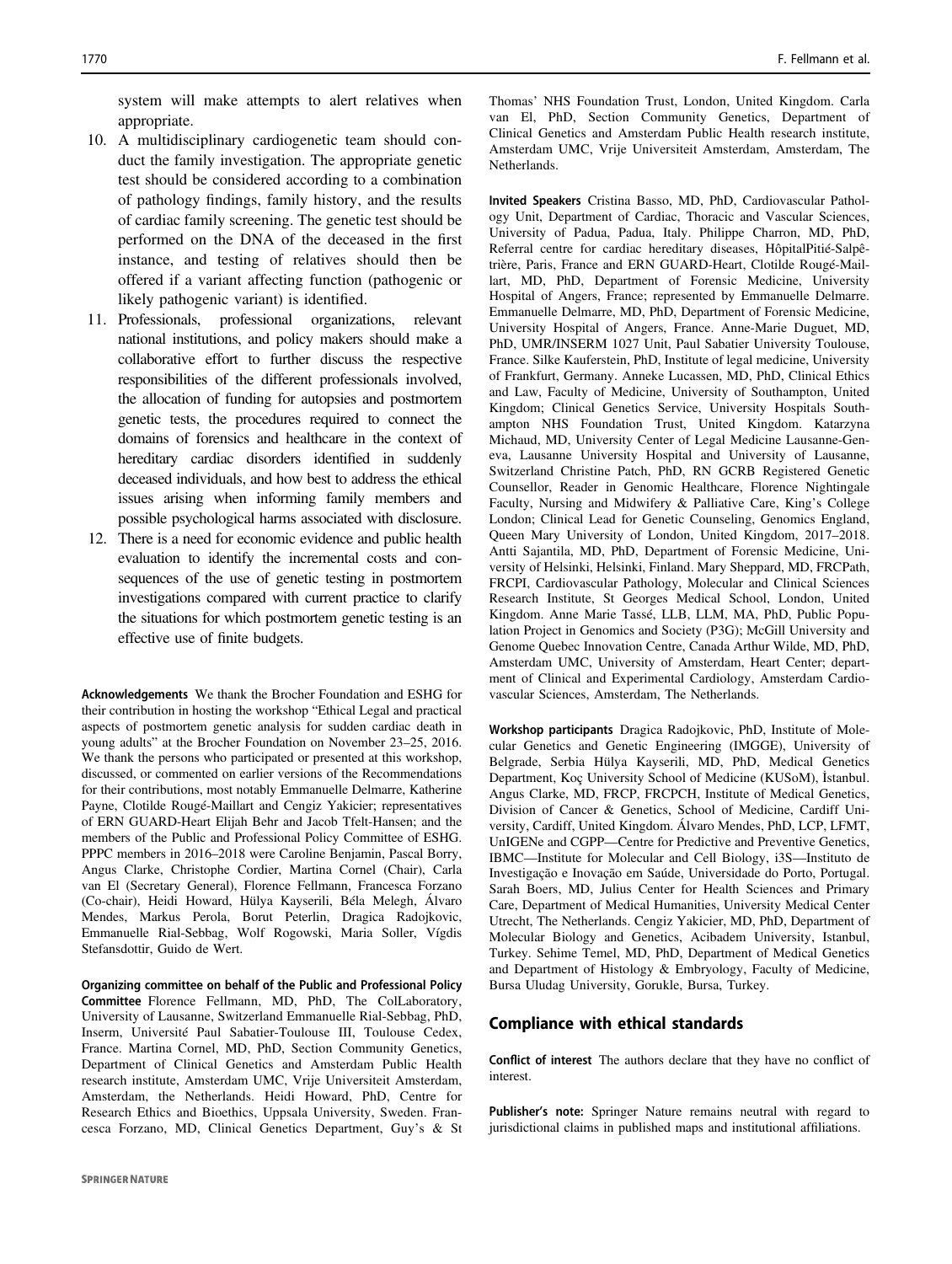<span id="page-8-0"></span>Open Access This article is licensed under a Creative Commons Attribution 4.0 International License, which permits use, sharing, adaptation, distribution and reproduction in any medium or format, as long as you give appropriate credit to the original author(s) and the source, provide a link to the Creative Commons license, and indicate if changes were made. The images or other third party material in this article are included in the article's Creative Commons license, unless indicated otherwise in a credit line to the material. If material is not included in the article's Creative Commons license and your intended use is not permitted by statutory regulation or exceeds the permitted use, you will need to obtain permission directly from the copyright holder. To view a copy of this license, visit [http://creativecommons.](http://creativecommons.org/licenses/by/4.0/) [org/licenses/by/4.0/.](http://creativecommons.org/licenses/by/4.0/)

## References

- 1. Priori SG, Blomström-Lundqvist C, Mazzanti A, Blom N, Borggrefe M, Camm J, et al. 2015 ESC guidelines for the management of patients with ventricular arrhythmias and the prevention of sudden cardiac death: the task force for the management of patients with ventricular arrhythmias and the prevention of sudden cardiac death of the European Society of Cardiology (ESC). Endorsed by: Association for European Paediatric and Congenital Cardiology (AEPC). Eur Heart J. 2015;36:2793–867.
- 2. Basso C, Aguilera B, Banner J, Cohle C, d'Amati G, Henriques de Gouveia R, et al. Guidelines for autopsy investigation of sudden cardiac death: 2017 update from the Association for European Cardiovascular Pathology. Virchows Arch. 2017;471:691–705.
- 3. Brinkmann B. Harmonization of medico-legal autopsy rules. Committee of Ministers. Council of Europe. Int J Leg Med. 1999;113:1–14.
- 4. Recommendation no. R (99) 3 of the Committee of Ministers to member states on the harmonization of medico-legal autopsy rules. Forensic Sci Int. 2000;111:5–58.
- 5. Rial-Sebbag E, Thomas A, Duguet AM, Cambon-Thomsen A. Les conditions de prélèvement et d'utilisation a visée scientifique des corps sans vie et de leurs éléments. In: Duguet A-M, dir. Évolution récente des actions en responsabilité médicale en France. Comparaison avec l'étranger. LEH Édition (v. numérique 2011). Bordeaux: Séminaire d'actualité de droit medical; 2008. p. 293–304.
- 6. Deo R, Albert CM. Epidemiology and genetics of sudden cardiac death. Circulation. 2014;125:620–37.
- 7. Stecker EC, Reinier K, Marijon E, Narayanan K, Teodorescu C, Uy-Evanado A, et al. Public health burden of sudden cardiac death in the United States. Circ Arrhythm Electro. 2014;7:212–7.
- 8. DeVreede-Swagemakers J, Gorgels A, Dubois-Arbouw W, Daemen M, van Ree J, Houben L, et al. Out-of-hospital cardiac arrests in the 1990s: a population-based study in the Maastricht area on incidence; characteristics and survival. J Am Coll Cardiol. 1997;30:1500–5.
- 9. Hofer F, Fellmann F, Schlapfer J, Michaud K. Sudden cardiac death in the young (5-39 years) in the canton of Vaud, Switzerland. BMC Cardiovasc. 2014;14:140.
- 10. Winkel BG, Holst AG, Theilade J, Kristensen IB, Thomsen JL, Ottesen GL, et al. Nationwide study of sudden cardiac death in persons aged 1-35 years. Eur Heart J. 2011;32:983–90.
- 11. van der Werf C, van Langen IM, Wilde AA. Sudden death in the young: what do we know about it and how to prevent? Circ Arrhythm Electrophysiol. 2010;3:96–104.
- 12. Semsarian C, Ingles J, Wilde AA. Sudden cardiac death in the young: the molecular autopsy and a practical approach to surviving relatives. Eur Heart J. 2015;36:1290–6.
- 13. Priori SG, Wilde AA, Horie M, Cho Y, Behr ER, Berul C, et al. Executive summary: HRS/EHRA/APHRS consensus statement on the diagnosis and management of patients with inherited primary arrhythmia syndromes. Europace. 2013;15:1389–406.
- 14. Charron P, Arad M, Arbustini E, Basso C, Bilinska Z, Elliott P, et al. Genetic counselling and testing in cardiomyopathies: a position statement of the European Society of Cardiology Working Group on myocardial and pericardial diseases. Eur Heart J. 2010;31:2715–26.
- 15. Risgaard B, Winkel BG, Jabbari R, Behr ER, Ingemann-Hansen O, Thomsen JL, et al. Burden of sudden cardiac death in persons aged 1 to 49 years: nationwide study in Denmark. Circ Arrhythm Electro. 2014;7:205–11.
- 16. Ackerman MJ, Priori SG, Willems S, Berul C, Brugada R, Calkins H, et al. HRS/EHRA expert consensus statement on the state of genetic testing for the channelopathies and cardiomyopathies. Heart Rhythm. 2011;8:1308–39.
- 17. Fishman GI, Chugh SS, Dimarco JP, Albert CM, Anderson ME, Bonow RO, et al. Sudden cardiac death prediction and prevention. Report from a national heart, lung, and blood institute and heart rhythm society workshop. Circulation. 2010;122:2335–48.
- 18. Claustres M, Kozich V, Dequeker E, Fowler B, Hehir-Kwa JY, Miller K, et al. European society of human genetics recommendations for reporting results of diagnostic genetic testing (biochemical, cytogenetic and molecular genetic). Eur J Hum Genet. 2014;22:160–70.
- 19. Sajantila A, Budowle B. Postmortem medicolegal genetic diagnostics also require reporting guidance. Eur J Hum Genet. 2016;24:329–30.
- 20. Takala T. The right to genetic ignorance confirmed. Bioethics. 1999;13:288–93.
- 21. Andorno R. The right not to know: an autonomy based approach. J Med Ethics. 2004;30:435–40.
- 22. Boers SN, van Delden JJ, Knoers NV, Bredenoord AL. Postmortem disclosure of genetic information to family members: active or passive? Trends Mol Med. 2015;21:148–53.
- 23. Tassé AM. The return of results of deceased research participants. J Law Med Ethics. 2011;39:621–30.
- 24. Rothstein MA. Autonomy and paternalism in health policy: currents in contemporary bioethics. J Law Med Ethics. 2014;42:590–4.
- 25. Wilhelm M, Bolliger SA, Bartsch C, Fokstuen S, Gräni C, Martos V, et al. Sudden cardiac death in forensic medicine – Swiss recommendations for a multidisciplinary approach. Swiss Med Wkly. 2015;145:w14129.
- 26. Neubauer J, Lecca MR, Russo G, Bartsch A, Medeiros-Domingo A, Berger W, et al. Post-mortem whole-exome analysis in a large sudden infant death syndrome cohort with a focus on cardiovascular and metabolic genetic diseases. Eur J Hum Genet. 2017;25:404–9.
- 27. Tester DJ, Wong LCH, Chanana P, Jaye A, Evans JM, FitzPatrick DR, et al. Cardiac genetic predisposition in sudden infant death syndrome. J Am Coll Cardiol. 2018;71:1217–27.
- 28. Männikkö R, Wong L, Tester DJ, Thor MG, Sud R, Kullmann DM, et al. Dysfunction of NaV1.4, a skeletal muscle voltage-gated sodium channel, in sudden infant death syndrome: a case-control study. Lancet. 2018;391:1483–92.
- 29. van der Werf C, Hendrix A, Birnie E, Bots ML, Vink A, Bardai A, et al. Improving usual care after sudden death in the young with focus on inherited cardiac diseases (the CAREFUL study): a communitybased intervention study. Europace. 2016;18:592–601.
- 30. Council of Europe. Recommendation No. R (99) 3 of the Committee of Ministers to member States on the harmonisation of medico-legal autopsy rules7 (Adopted by the Committee of Ministers on 2 February 1999 at the 658th meeting of the Ministers' Deputies). Texts of the Council of Europe on bioethical matters. Strasbourg, 2014. p. 72–85. [https://www.coe.int/t/dg3/](https://www.coe.int/t/dg3/healthbioethic/Texts_and_documents/INF_2014_5_vol_I_textes_%20CoE_%20bio%C3%A9thique_E%20(2).pdf)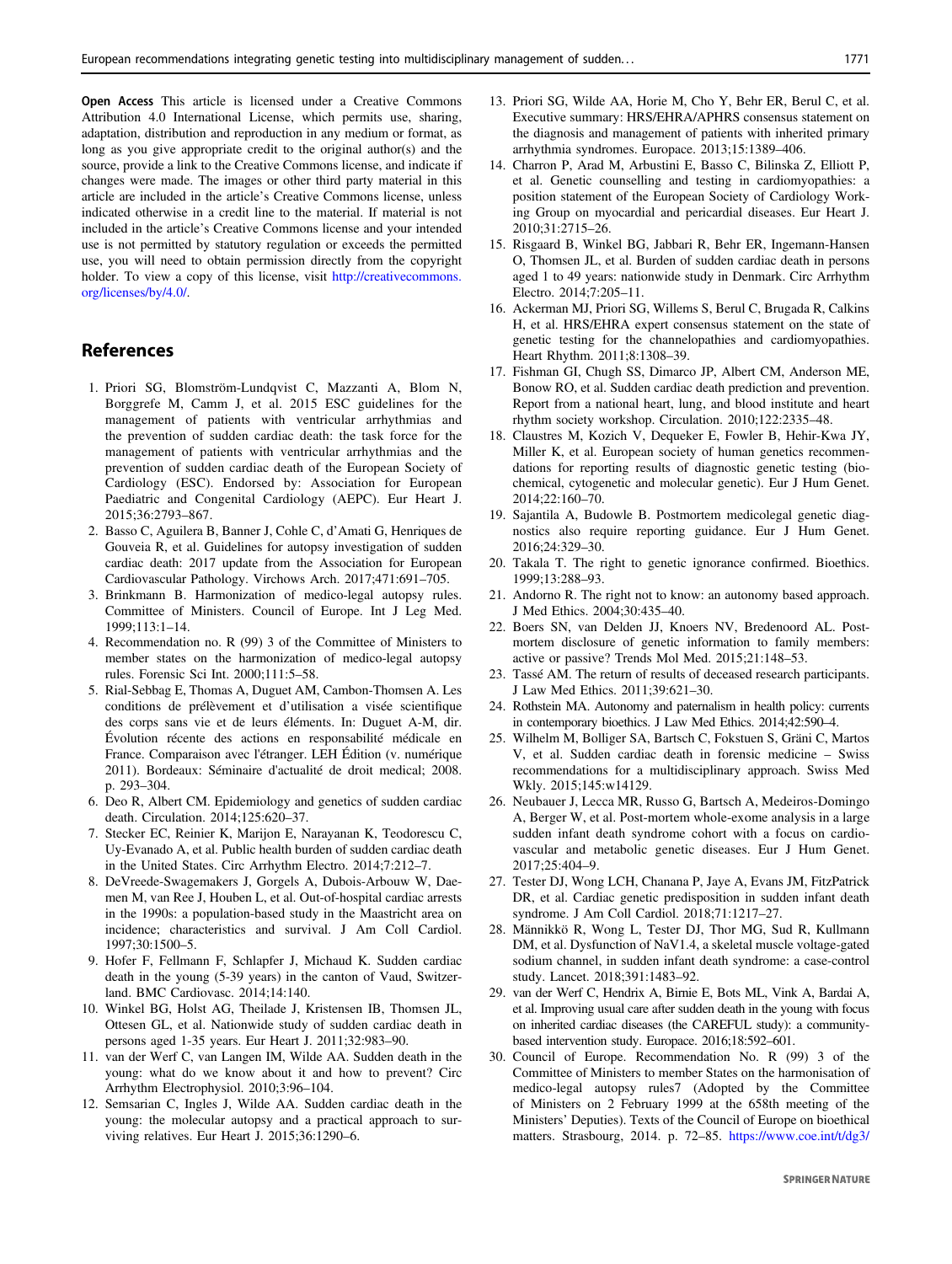<span id="page-9-0"></span>healthbioethic/Texts\_and\_documents/INF\_2014\_5\_vol\_I\_textes [%20CoE\\_%20bio%C3%A9thique\\_E%20\(2\).pdf.](https://www.coe.int/t/dg3/healthbioethic/Texts_and_documents/INF_2014_5_vol_I_textes_%20CoE_%20bio%C3%A9thique_E%20(2).pdf)

- 31. de Noronha SV, Behr ER, Papadakis M, Ohta-Ogo K, Banya W, Wells J, et al. The importance of specialist cardiac histopathological examination in the investigation of young sudden cardiac deaths. Europace. 2014;16:899–907.
- 32. Papadakis M, Raju H, Behr ER, De Noronha SV, Spath N, Kouloubinis A, et al. Sudden cardiac death with autopsy findings of uncertain significance potential for erroneous interpretation. Circ: Arrhythmia Electrophysiol. 2013;6:588–96.
- 33. Van Driest SL, Wells QS, Stallings S, Bush WS, Gordon A, Nickerson DA, et al. Association of arrhythmia-related genetic variants with phenotypes documented in electronic medical records. J Am Med Assoc. 2016;315:47–57.
- 34. Lahrouchi N, Raju H, Lodder EM, Papatheodorou E, Ware JS, Papadakis M, et al. Utility of post-mortem genetic testing in cases of sudden arrhythmic death syndrome. J Am Coll Cardiol. 2017;69:2134–45.
- 35. Papadakis M, Papatheodorou E, Mellor G, Raju H, Bastiaenen R, Wijeyeratne Y, et al. The diagnostic yield of brugada syndrome after sudden death with normal autopsy. J Am Coll Cardiol. 2018;71:1204–14.
- 36. McNally E, Cambon-Thomsen A, Brazell A, Cassiman JJ, Kent A, Lindpainter K, et al. 25 recommendations on the ethical, legal and social implications of genetic testing. European Commission: Directorate-General for Research and Innovation; 2009. [https://publications.europa.eu/en/publication](https://publications.europa.eu/en/publication-detail/-/publication/53d84d00-5153-498e-9492-47f1fcae5d27/language-en)[detail/-/publication/53d84d00-5153-498e-9492-47f1fcae5d27/la](https://publications.europa.eu/en/publication-detail/-/publication/53d84d00-5153-498e-9492-47f1fcae5d27/language-en) [nguage-en](https://publications.europa.eu/en/publication-detail/-/publication/53d84d00-5153-498e-9492-47f1fcae5d27/language-en).
- 37. Hofman N, Tan HL, Alders M, Kolder I, de Haij S, Mannens MM, et al. Yield of molecular and clinical testing for arrhythmia syndromes: report of 15 years' experience. Circulation. 2013;128:1513–21.
- 38. Nunn LM, Lopes LR, Syrris P, Murphy C, Plagnol V, Firman E, et al. Diagnostic yield of molecular autopsy in patients with sudden arrhythmic death syndrome using targeted exome sequencing. Europace. 2016;18:888–96.
- 39. Richards S, Aziz N, Bale S, Bick D, Das S, Gastier-Foster J, et al. ACMG laboratory quality assurance committee. Standards and guidelines for the interpretation of sequence variants: a joint consensus recommendation of the American College of Medical Genetics and Genomics and the Association for Molecular Pathology. Genet Med. 2015;17:405–24.

## **Affiliations**

Florence Fellmann<sup>1</sup> • Carla G. van El<sup>2</sup> • Philippe Charron<sup>3,4</sup> • Katarzyna Michaud D<sup>[5](http://orcid.org/0000-0003-2681-2544)</sup> • Heidi C. Howard<sup>6</sup> • Sarah N. Bo[e](http://orcid.org/0000-0002-1200-9286)rs<sup>7</sup> • Angus J. Clarke D $^8$  $^8$  • Anne-Marie Duguet $^9$  • Francesca Forzano<sup>10</sup> • Silke Kauferstein<sup>11</sup> • Hülya Kayserili<sup>12</sup> • A[n](http://orcid.org/0000-0003-3324-4338)neke Lucassen D<sup>[1](http://orcid.org/0000-0002-8766-7646)3,14</[s](http://orcid.org/0000-0002-8766-7646)up> • Álvaro Mendes D<sup>15</sup> • Christine Patch<sup>16,17</sup> • Dragica Radojkovic<sup>18</sup> • Emmanuelle Rial-Sebbag<sup>9</sup> • Mary N. Sheppard<sup>4,19</sup> • Anne-Marie Tassé<sup>20</sup> • Sehime G. Temel<sup>21</sup> • Antti Sajantila<sup>22</sup> • Cristina Basso<sup>[4](http://orcid.org/0000-0002-0528-0852),[2](http://orcid.org/0000-0002-5397-5544)3</sup> · Arthur A. M. Wilde  $\bigcirc^{4,24}$  · Martina C. Cornel  $\bigcirc^2$  on behalf of European Society of Human Genetics, European Council of Legal Medicine, European Society of Cardiology working group on myocardial and pericardial diseases, European Reference Network for rare, low prevalence and complex diseases of the heart (ERN GUARD-Heart), Association for European Cardiovascular Pathology

- The ColLaboratory, University of Lausanne, Lausanne, Switzerland
- Section Community Genetics, Department of Clinical Genetics and Amsterdam Public Health research institute, Amsterdam UMC, Vrije Universiteit Amsterdam, Amsterdam, The Netherlands
- <sup>3</sup> APHP, Referral center for inherited cardiac diseases, Sorbonne University, ICAN, INSERM UMRS1166, Hôpital Pitié-Salpêtrière, Paris, France
- European Reference Network for Rare and Low Prevalence Complex Diseases of the Heart (ERN GUARD-Heart), Amsterdam, The Netherlands
- <sup>5</sup> University Center of Legal Medicine Lausanne-Geneva, Lausanne University Hospital and University of Lausanne, Lausanne, Switzerland
- Centre for Research Ethics and Bioethics, Uppsala University, Uppsala, Sweden
- Julius Center for Health Sciences and Primary Care, Department of Medical Humanities, University Medical Center Utrecht, Utrecht, The Netherlands
- Institute of Medical Genetics, Division of Cancer & Genetics, School of Medicine, Cardiff University, Cardiff, UK
- <sup>9</sup> UMR 1027, Inserm, Université Paul Sabatier-Toulouse III, Toulouse Cedex, France
- Clinical Genetics Department, Guy's & St Thomas' NHS Foundation Trust, London, UK
- $11$  Institute of legal medicine, University of Frankfurt, Frankfurt, Germany
- <sup>12</sup> Medical Genetics Department, Koç University School of Medicine (KUSoM), İstanbul, Turkey
- <sup>13</sup> Clinical Ethics and Law, Faculty of Medicine, University of Southampton, Southampton, UK
- <sup>14</sup> Clinical Genetics Service, University Hospitals Southampton NHS Foundation Trust, Southampton, UK
- <sup>15</sup> UnIGENe and CGPP Centre for Predictive and Preventive Genetics, IBMC – Institute for Molecular and Cell Biology, i3S – Instituto de Investigação e Inovação em Saúde, Universidade do Porto, Porto, Portugal
- Florence Nightingale Faculty, Nursing and Midwifery & Palliative Care, King's College London, London, UK
- <sup>17</sup> Genomics England, Queen Mary University of London, London, UK